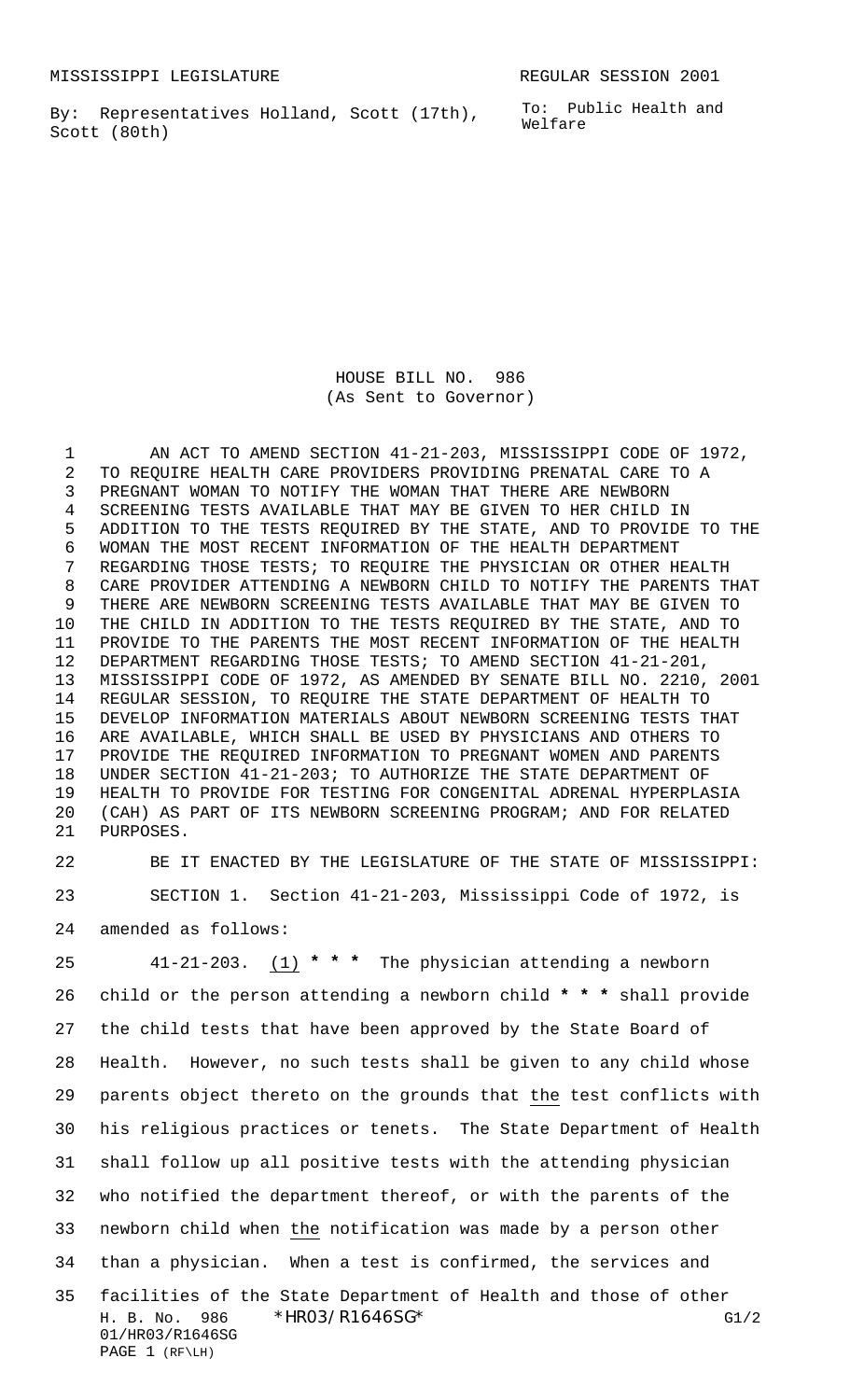state boards, departments and agencies cooperating with the State Department of Health in carrying out the program shall be made available to the extent needed by the physician.

 (2) In addition to the requirements of subsection (1) of this section, (a) any clinic, hospital, physician or health care provider providing prenatal care to a pregnant woman shall notify the woman that there are newborn screening tests available that may be given to her child in addition to the tests that are required by the state, and shall provide to the woman the most recent information developed by the State Department of Health 46 regarding these tests; and (b) the physician or other health care provider attending a newborn child shall notify the parents that there are newborn screening tests available that may be given to 49 the child in addition to the tests that are required by the state, and shall provide to the parents the most recent information developed by the State Department of Health regarding these tests. SECTION 2. Section 41-21-201, Mississippi Code of 1972, as amended by Senate Bill No. 2210, 2001 Regular Session, is amended as follows: 41-21-201. (1) The State Department of Health is **\* \* \***

 authorized to establish, maintain and carry out a newborn screening program designed to detect hypothyroidism, phenylketonuria (PKU), hemoglobinopathy, congenital adrenal hyperplasia (CAH) and galactosemia which may result in mental retardation or medical complications in children. The State Board of Health is authorized to adopt rules and regulations necessary to accomplish the program.

 (2) Not later than October 1, 2001, the State Department of Health shall develop information materials about newborn screening tests that are available, which shall be used by physicians and others to provide the required information to pregnant women and parents under Section 41-21-203.

H. B. No. 986 \*HR03/R1646SG\* 01/HR03/R1646SG PAGE 2 (RF\LH)